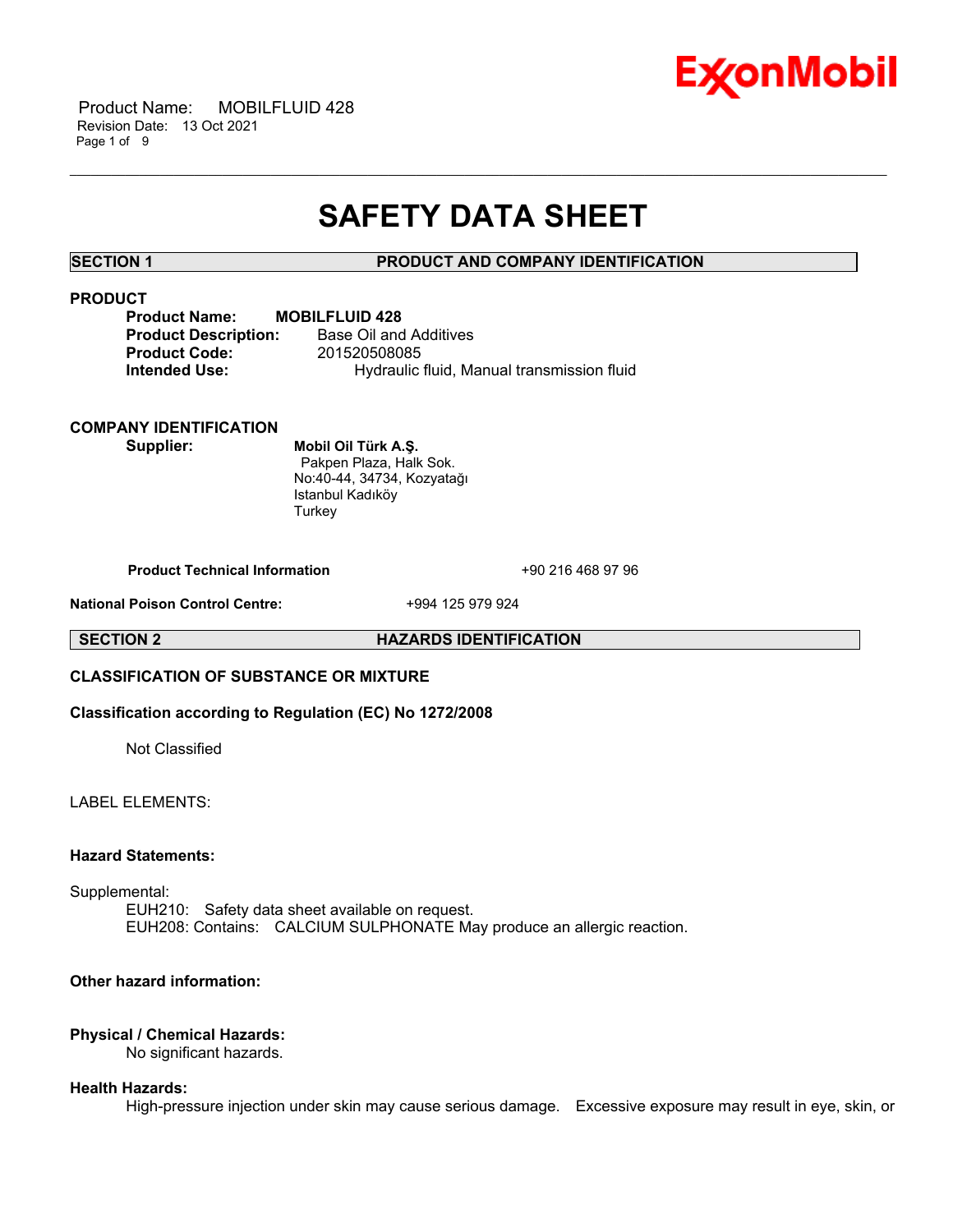

 Product Name: MOBILFLUID 428 Revision Date: 13 Oct 2021 Page 2 of 9

#### respiratory irritation.

### **Environmental Hazards:**

No significant hazards.

**NOTE:** This material should not be used for any other purpose than the intended use in Section 1 without expert advice. Health studies have shown that chemical exposure may cause potential human health risks which may vary from person to person.

\_\_\_\_\_\_\_\_\_\_\_\_\_\_\_\_\_\_\_\_\_\_\_\_\_\_\_\_\_\_\_\_\_\_\_\_\_\_\_\_\_\_\_\_\_\_\_\_\_\_\_\_\_\_\_\_\_\_\_\_\_\_\_\_\_\_\_\_\_\_\_\_\_\_\_\_\_\_\_\_\_\_\_\_\_\_\_\_\_\_\_\_\_\_\_\_\_\_\_\_\_\_\_\_\_\_\_\_\_\_\_\_\_\_\_\_\_\_

# **SECTION 3 COMPOSITION / INFORMATION ON INGREDIENTS**

This material is defined as a mixture.

#### **No Reportable Hazardous Substance(s) or Complex Substance(s).**

| <b>Name</b>                                      | CAS#        | Concentration* | <b>GHS Hazard Codes</b> |
|--------------------------------------------------|-------------|----------------|-------------------------|
| <b>ICALCIUM BRANCHED CHAIN ALKARYL SULFONATE</b> | 68610-84-4  | $- < 5\%$      | H317                    |
| ICALCIUM LONG CHAIN ALKARYL SULPHONATE           | 722503-68-6 | $- < 5\%$      | H317                    |
| <b>IZINC ALKYLDITHIOPHOSPHATE</b>                | 68649-42-3  | $- < 2.5\%$    | H318. H401. H411        |

\* All concentrations are percent by weight unless ingredient is a gas. Gas concentrations are in percent by volume.

#### **SECTION 4 FIRST AID MEASURES**

#### **INHALATION**

Remove from further exposure. For those providing assistance, avoid exposure to yourself or others. Use adequate respiratory protection. If respiratory irritation, dizziness, nausea, or unconsciousness occurs, seek immediate medical assistance. If breathing has stopped, assist ventilation with a mechanical device or use mouth-to-mouth resuscitation.

# **SKIN CONTACT**

Wash contact areas with soap and water. If product is injected into or under the skin, or into any part of the body, regardless of the appearance of the wound or its size, the individual should be evaluated immediately by a physician as a surgical emergency. Even though initial symptoms from high pressure injection may be minimal or absent, early surgical treatment within the first few hours may significantly reduce the ultimate extent of injury.

### **EYE CONTACT**

Flush thoroughly with water. If irritation occurs, get medical assistance.

#### **INGESTION**

First aid is normally not required. Seek medical attention if discomfort occurs.

#### **NOTE TO PHYSICIAN**

None

#### **SECTION 5 FIRE FIGHTING MEASURES**

# **EXTINGUISHING MEDIA**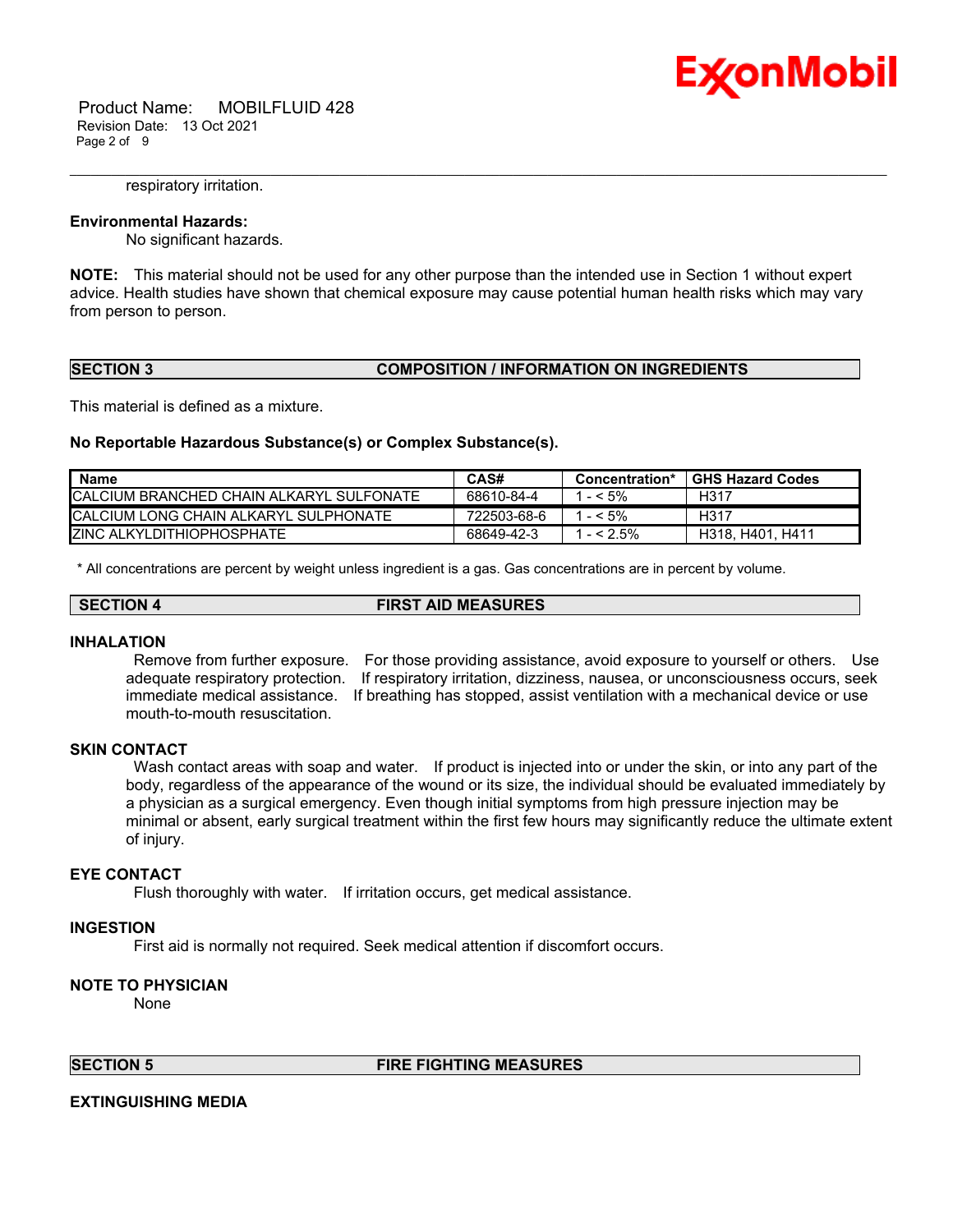

 Product Name: MOBILFLUID 428 Revision Date: 13 Oct 2021 Page 3 of 9

> **Appropriate Extinguishing Media:** Use water fog, foam, dry chemical or carbon dioxide (CO2) to extinguish flames.

\_\_\_\_\_\_\_\_\_\_\_\_\_\_\_\_\_\_\_\_\_\_\_\_\_\_\_\_\_\_\_\_\_\_\_\_\_\_\_\_\_\_\_\_\_\_\_\_\_\_\_\_\_\_\_\_\_\_\_\_\_\_\_\_\_\_\_\_\_\_\_\_\_\_\_\_\_\_\_\_\_\_\_\_\_\_\_\_\_\_\_\_\_\_\_\_\_\_\_\_\_\_\_\_\_\_\_\_\_\_\_\_\_\_\_\_\_\_

**Inappropriate Extinguishing Media:** Straight streams of water

### **FIRE FIGHTING**

**Fire Fighting Instructions:** Evacuate area. Prevent run-off from fire control or dilution from entering streams, sewers or drinking water supply. Fire-fighters should use standard protective equipment and in enclosed spaces, self-contained breathing apparatus (SCBA). Use water spray to cool fire exposed surfaces and to protect personnel.

**Unusual Fire Hazards:** Pressurised mists may form a flammable mixture.

**Hazardous Combustion Products:** Aldehydes, Incomplete combustion products, Oxides of carbon, Smoke, Fume, Sulphur oxides

# **FLAMMABILITY PROPERTIES**

**Flash Point [Method]:** >200°C (392°F) [ASTM D-92] **Flammable Limits (Approximate volume % in air):** LEL: 0.9 UEL: 7.0 **Autoignition Temperature:** N/D

# **SECTION 6 ACCIDENTAL RELEASE MEASURES**

#### **NOTIFICATION PROCEDURES**

In the event of a spill or accidental release, notify relevant authorities in accordance with all applicable regulations.

#### **PROTECTIVE MEASURES**

Avoid contact with spilled material. See Section 5 for fire fighting information. See the Hazard Identification Section for Significant Hazards. See Section 4 for First Aid Advice. See Section 8 for advice on the minimum requirements for personal protective equipment. Additional protective measures may be necessary, depending on the specific circumstances and/or the expert judgment of the emergency responders.

For emergency responders: Respiratory protection: respiratory protection will be necessary only in special cases, e.g., formation of mists. Half-face or full-face respirator with filter(s) for dust/organic vapor or Self Contained Breathing Apparatus (SCBA) can be used depending on the size of spill and potential level of exposure. If the exposure cannot be completely characterized or an oxygen deficient atmosphere is possible or anticipated, SCBA is recommended. Work gloves that are resistant to hydrocarbons are recommended. Gloves made of polyvinyl acetate (PVA) are not water-resistant and are not suitable for emergency use. Chemical goggles are recommended if splashes or contact with eyes is possible. Small spills: normal antistatic work clothes are usually adequate. Large spills: full body suit of chemical resistant, antistatic material is recommended.

# **SPILL MANAGEMENT**

**Land Spill:** Stop leak if you can do so without risk. Recover by pumping or with suitable absorbent.

**Water Spill:** Stop leak if you can do so without risk. Confine the spill immediately with booms. Warn other shipping. Remove from the surface by skimming or with suitable absorbents. Seek the advice of a specialist before using dispersants.

Water spill and land spill recommendations are based on the most likely spill scenario for this material; however, geographic conditions, wind, temperature, (and in the case of a water spill) wave and current direction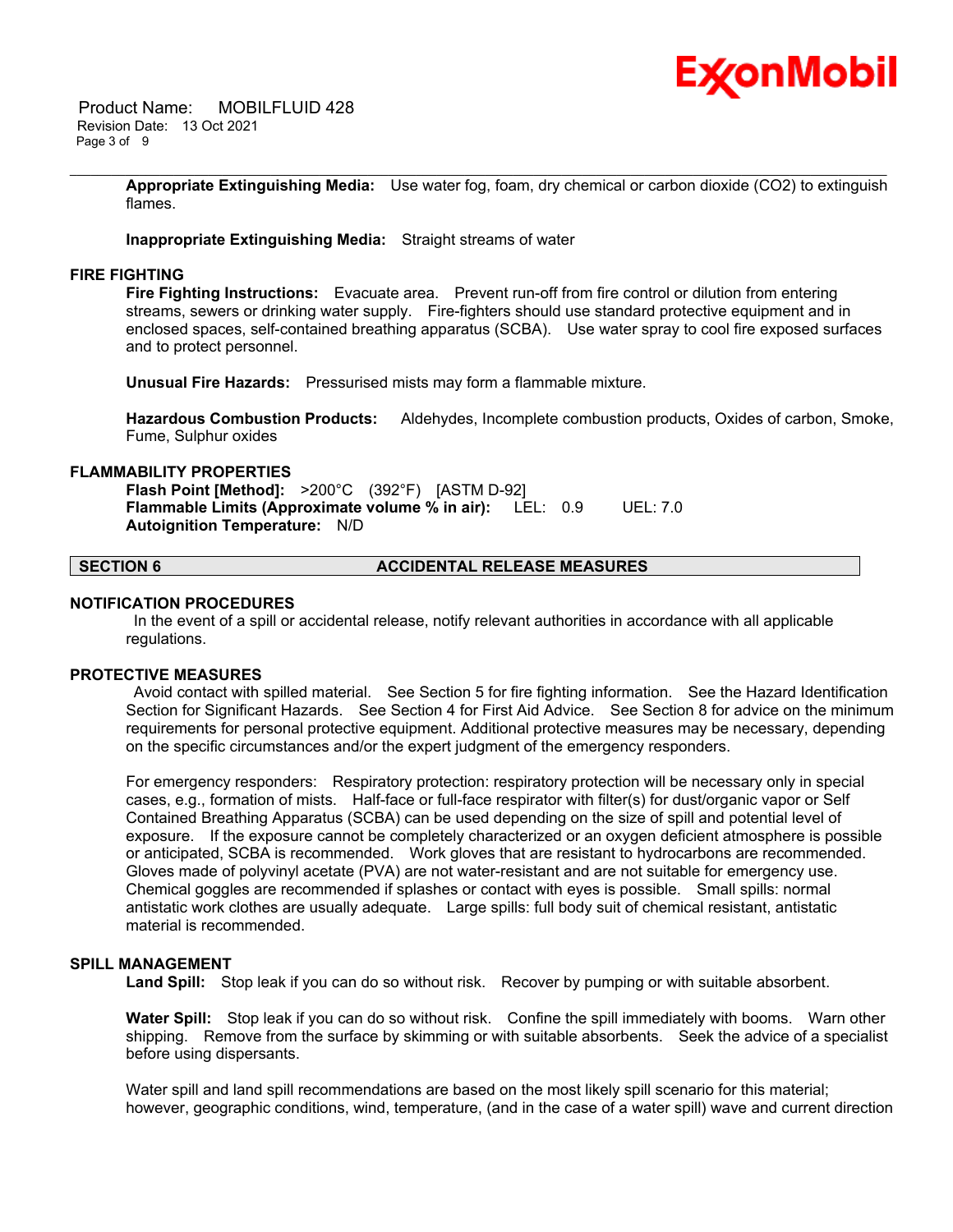

 Product Name: MOBILFLUID 428 Revision Date: 13 Oct 2021 Page 4 of 9

> and speed may greatly influence the appropriate action to be taken. For this reason, local experts should be consulted. Note: Local regulations may prescribe or limit action to be taken.

\_\_\_\_\_\_\_\_\_\_\_\_\_\_\_\_\_\_\_\_\_\_\_\_\_\_\_\_\_\_\_\_\_\_\_\_\_\_\_\_\_\_\_\_\_\_\_\_\_\_\_\_\_\_\_\_\_\_\_\_\_\_\_\_\_\_\_\_\_\_\_\_\_\_\_\_\_\_\_\_\_\_\_\_\_\_\_\_\_\_\_\_\_\_\_\_\_\_\_\_\_\_\_\_\_\_\_\_\_\_\_\_\_\_\_\_\_\_

# **ENVIRONMENTAL PRECAUTIONS**

Large Spills: Dyke far ahead of liquid spill for later recovery and disposal. Prevent entry into waterways, sewers, basements or confined areas.

# **SECTION 7 HANDLING AND STORAGE**

#### **HANDLING**

 Prevent small spills and leakage to avoid slip hazard. Material can accumulate static charges which may cause an electrical spark (ignition source). When the material is handled in bulk, an electrical spark could ignite any flammable vapors from liquids or residues that may be present (e.g., during switch-loading operations). Use proper bonding and/or earthing procedures. However, bonding and earthing may not eliminate the hazard from static accumulation. Consult local applicable standards for guidance. Additional references include American Petroleum Institute 2003 (Protection Against Ignitions Arising out of Static, Lightning and Stray Currents) or National Fire Protection Agency 77 (Recommended Practice on Static Electricity) or CENELEC CLC/TR 50404 (Electrostatics - Code of practice for the avoidance of hazards due to static electricity).

**Static Accumulator:** This material is a static accumulator.

#### **STORAGE**

The type of container used to store the material may affect static accumulation and dissipation. Do not store in open or unlabelled containers. Keep away from incompatible materials.

# **SECTION 8 EXPOSURE CONTROLS / PERSONAL PROTECTION**

**Exposure limits/standards for materials that can be formed when handling this product:** When mists/aerosols can occur the following is recommended:  $5 \text{ mg/m}^3$  - ACGIH TLV (inhalable fraction).

Note: Information about recommended monitoring procedures can be obtained from the relevant agency(ies)/institute(s):

### **Biological limits**

No biological limits allocated.

### **ENGINEERING CONTROLS**

The level of protection and types of controls necessary will vary depending upon potential exposure conditions. Control measures to consider:

No special requirements under ordinary conditions of use and with adequate ventilation.

### **PERSONAL PROTECTION**

Personal protective equipment selections vary based on potential exposure conditions such as applications, handling practices, concentration and ventilation. Information on the selection of protective equipment for use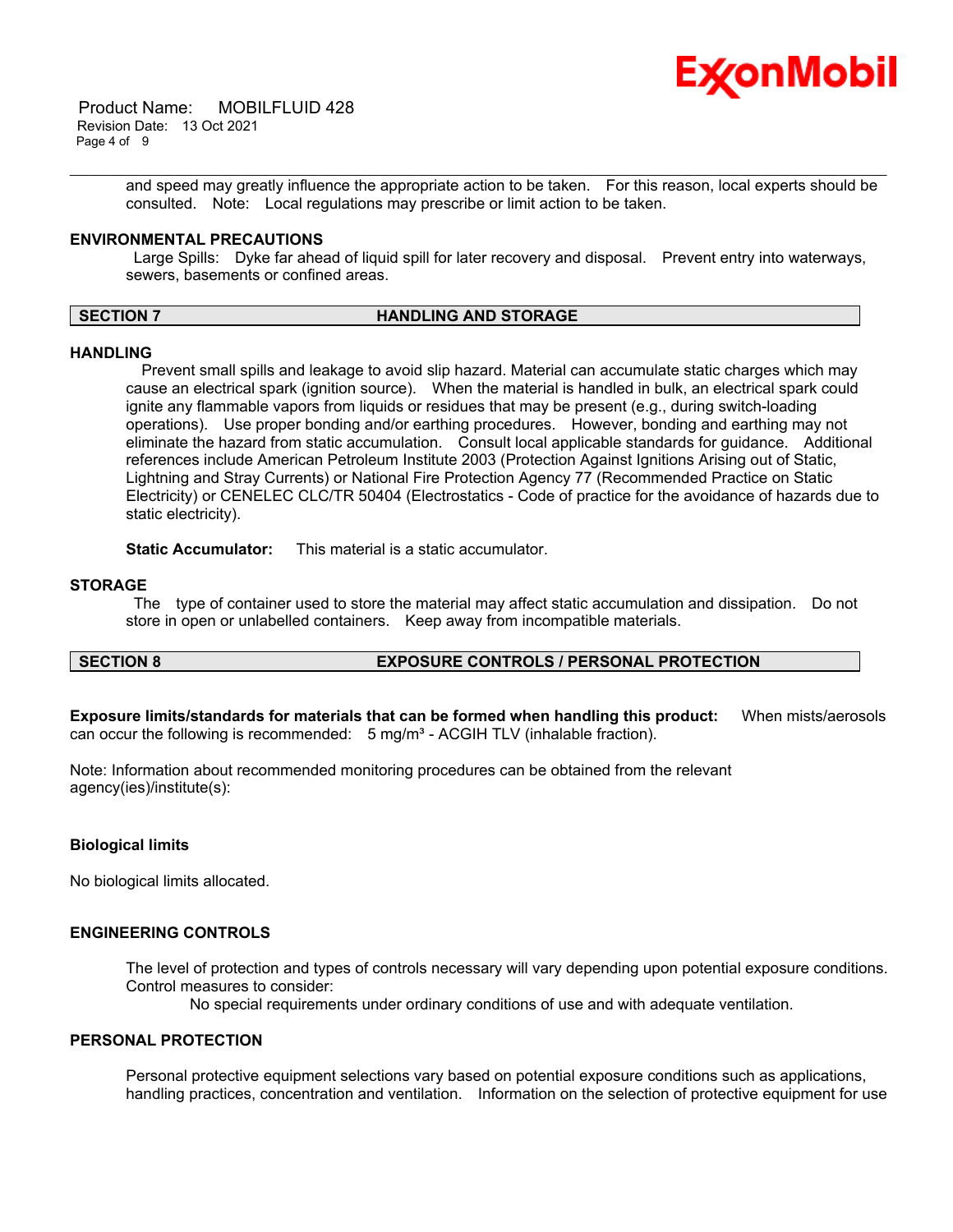

with this material, as provided below, is based upon intended, normal usage.

**Respiratory Protection:** If engineering controls do not maintain airborne contaminant concentrations at a level which is adequate to protect worker health, an approved respirator may be appropriate. Respirator selection, use, and maintenance must be in accordance with regulatory requirements, if applicable. Types of respirators to be considered for this material include:

No special requirements under ordinary conditions of use and with adequate ventilation.

\_\_\_\_\_\_\_\_\_\_\_\_\_\_\_\_\_\_\_\_\_\_\_\_\_\_\_\_\_\_\_\_\_\_\_\_\_\_\_\_\_\_\_\_\_\_\_\_\_\_\_\_\_\_\_\_\_\_\_\_\_\_\_\_\_\_\_\_\_\_\_\_\_\_\_\_\_\_\_\_\_\_\_\_\_\_\_\_\_\_\_\_\_\_\_\_\_\_\_\_\_\_\_\_\_\_\_\_\_\_\_\_\_\_\_\_\_\_

For high airborne concentrations, use an approved supplied-air respirator, operated in positive pressure mode. Supplied air respirators with an escape bottle may be appropriate when oxygen levels are inadequate, gas/vapour warning properties are poor, or if air purifying filter capacity/rating may be exceeded.

**Hand Protection:** Any specific glove information provided is based on published literature and glove manufacturer data. Glove suitability and breakthrough time will differ depending on the specific use conditions. Contact the glove manufacturer for specific advice on glove selection and breakthrough times for your use conditions. Inspect and replace worn or damaged gloves. The types of gloves to be considered for this material include:

No protection is ordinarily required under normal conditions of use.

**Eye Protection:** If contact is likely, safety glasses with side shields are recommended.

**Skin and Body Protection:** Any specific clothing information provided is based on published literature or manufacturer data. The types of clothing to be considered for this material include:

No skin protection is ordinarily required under normal conditions of use. In accordance with good industrial hygiene practices, precautions should be taken to avoid skin contact.

**Specific Hygiene Measures:** Always observe good personal hygiene measures, such as washing after handling the material and before eating, drinking, and/or smoking. Routinely wash work clothing and protective equipment to remove contaminants. Discard contaminated clothing and footwear that cannot be cleaned. Practice good housekeeping.

#### **ENVIRONMENTAL CONTROLS**

Comply with applicable environmental regulations limiting discharge to air, water and soil. Protect the environment by applying appropriate control measures to prevent or limit emissions.

# **SECTION 9 PHYSICAL AND CHEMICAL PROPERTIES**

**Note: Physical and chemical properties are provided for safety, health and environmental considerations only and may not fully represent product specifications. Contact the Supplier for additional information.**

#### **GENERAL INFORMATION**

**Physical State:** Liquid **Colour:** Pale Yellow **Odour:** Characteristic **Odour Threshold:** N/D

# **IMPORTANT HEALTH, SAFETY, AND ENVIRONMENTAL INFORMATION**

**Relative Density (at 15 °C):** 0.866 **Flammability (Solid, Gas):** N/A **Flash Point [Method]:** >200°C (392°F) [ASTM D-92]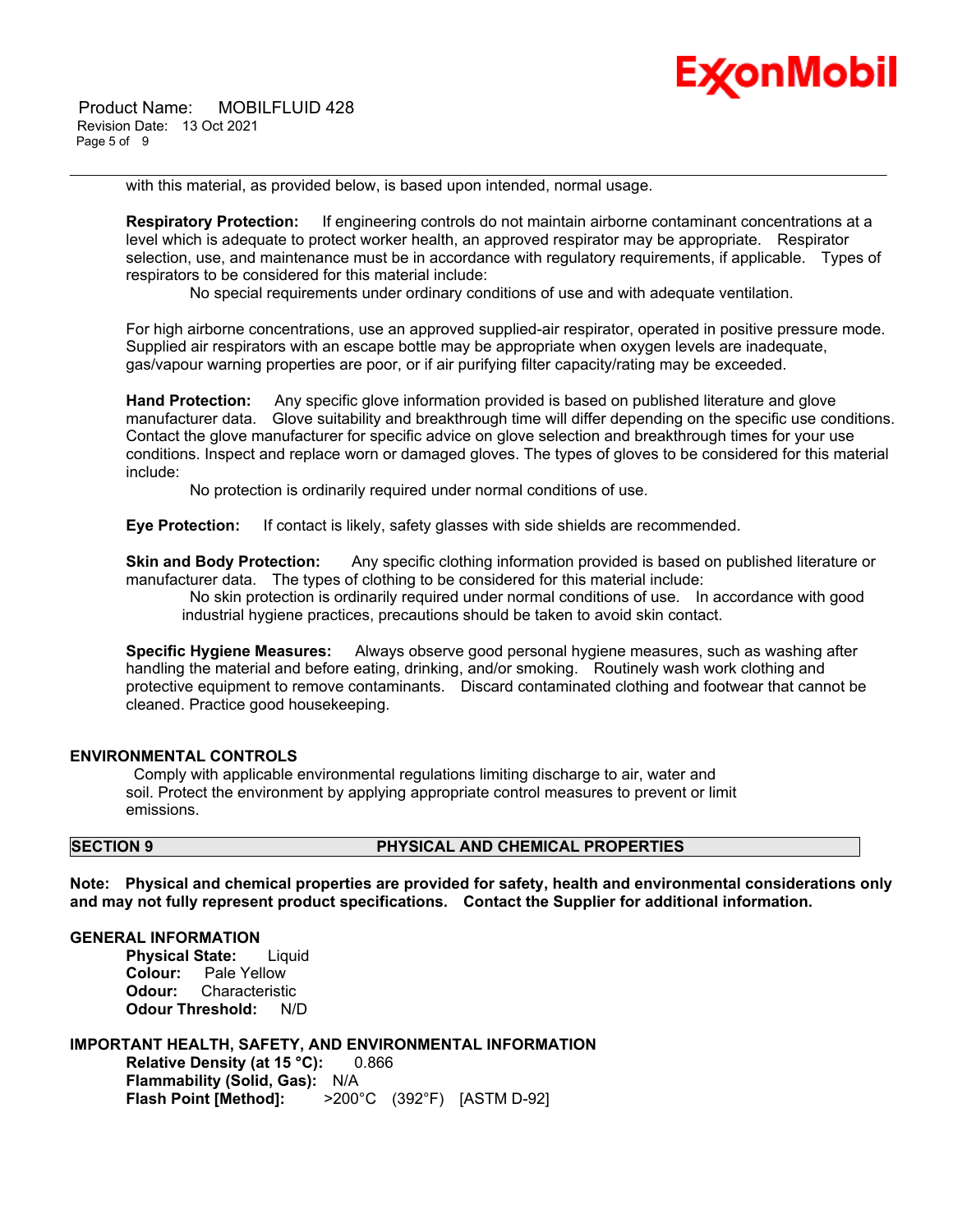

 Product Name: MOBILFLUID 428 Revision Date: 13 Oct 2021 Page 6 of 9

> **Flammable Limits (Approximate volume % in air):** LEL: 0.9 UEL: 7.0 **Autoignition Temperature:** N/D **Boiling Point / Range:** > 316°C (601°F) **Decomposition Temperature:** N/D **Vapour Density (Air = 1):** > 2 at 101 kPa **Vapour Pressure:** < 0.013 kPa (0.1 mm Hg) at 20 °C **Evaporation Rate (n-butyl acetate = 1):** N/D **pH:** N/A **Log Pow (n-Octanol/Water Partition Coefficient):** > 3.5 **Solubility in Water:** Negligible **Viscosity:** >58 cSt (58 mm2/sec) at 40ºC | >8 cSt (8 mm2/sec) at 100°C [ASTM D 445] **Oxidizing Properties:** See Hazards Identification Section.

\_\_\_\_\_\_\_\_\_\_\_\_\_\_\_\_\_\_\_\_\_\_\_\_\_\_\_\_\_\_\_\_\_\_\_\_\_\_\_\_\_\_\_\_\_\_\_\_\_\_\_\_\_\_\_\_\_\_\_\_\_\_\_\_\_\_\_\_\_\_\_\_\_\_\_\_\_\_\_\_\_\_\_\_\_\_\_\_\_\_\_\_\_\_\_\_\_\_\_\_\_\_\_\_\_\_\_\_\_\_\_\_\_\_\_\_\_\_

#### **OTHER INFORMATION**

**Freezing Point:** N/D **Melting Point:** N/A **Pour Point:** -36°C (-33°F) **DMSO Extract (mineral oil only), IP-346:** < 3 %wt

# **SECTION 10 STABILITY AND REACTIVITY**

**STABILITY:** Material is stable under normal conditions.

**CONDITIONS TO AVOID:** Excessive heat. High energy sources of ignition.

**MATERIALS TO AVOID:** Strong oxidisers

**HAZARDOUS DECOMPOSITION PRODUCTS:** Material does not decompose at ambient temperatures.

**POSSIBILITY OF HAZARDOUS REACTIONS:** Hazardous polymerization will not occur.

# **SECTION 11 TOXICOLOGICAL INFORMATION**

# **INFORMATION ON TOXICOLOGICAL EFFECTS**

| <b>Hazard Class</b>                                                | <b>Conclusion / Remarks</b>                                                                      |
|--------------------------------------------------------------------|--------------------------------------------------------------------------------------------------|
| <b>Inhalation</b>                                                  |                                                                                                  |
| Acute Toxicity: No end point data for<br>material.                 | Minimally Toxic. Based on assessment of the components.                                          |
| Irritation: No end point data for material.                        | Negligible hazard at ambient/normal handling temperatures.                                       |
| Ingestion                                                          |                                                                                                  |
| Acute Toxicity: No end point data for<br>material.                 | Minimally Toxic. Based on assessment of the components.                                          |
| <b>Skin</b>                                                        |                                                                                                  |
| Acute Toxicity: No end point data for<br>material.                 | Minimally Toxic. Based on assessment of the components.                                          |
| Skin Corrosion/Irritation: No end point data<br>for material.      | Negligible irritation to skin at ambient temperatures. Based on<br>assessment of the components. |
| Eye                                                                |                                                                                                  |
| Serious Eye Damage/Irritation: No end point<br>Idata for material. | May cause mild, short-lasting discomfort to eyes. Based on<br>assessment of the components.      |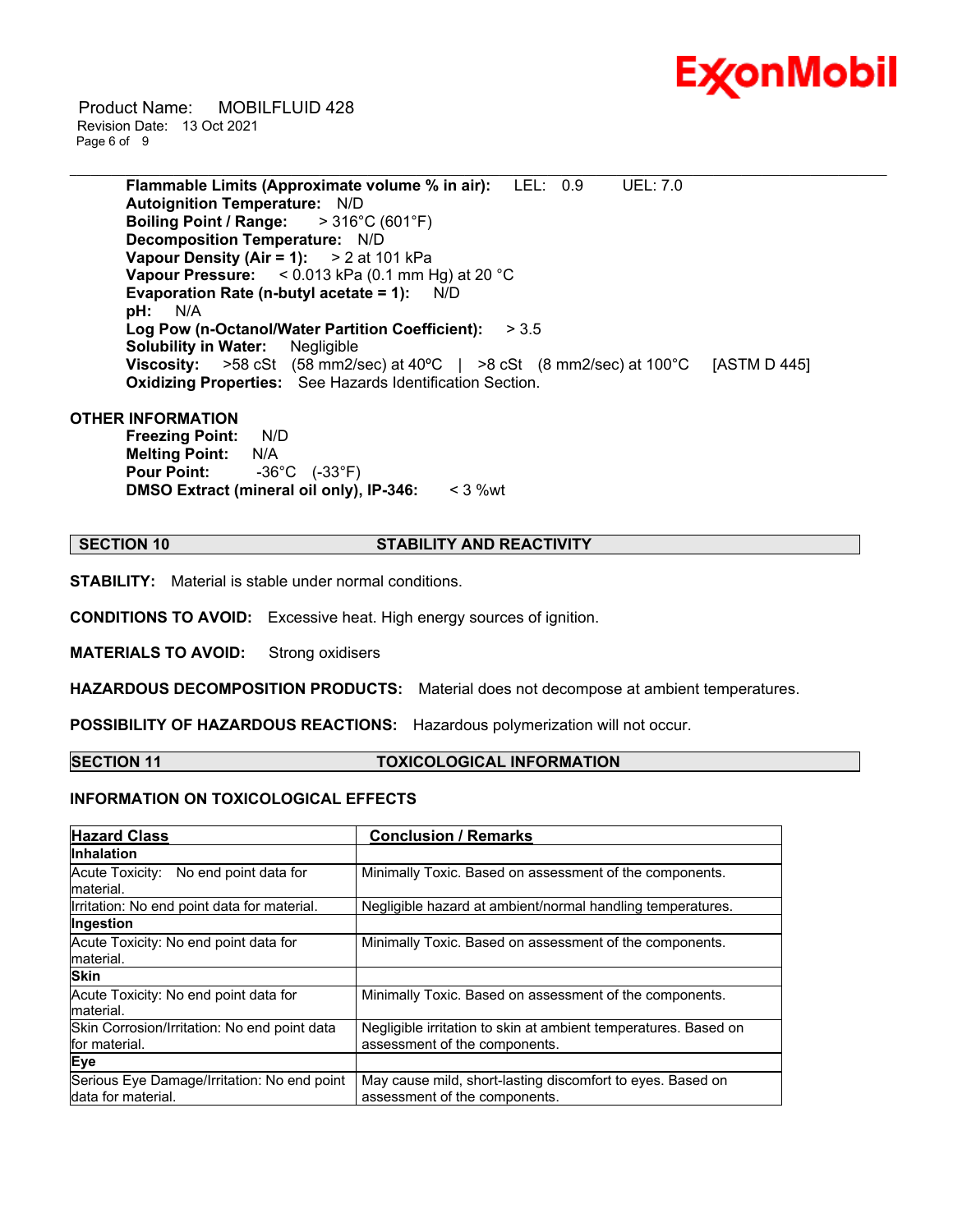

 Product Name: MOBILFLUID 428 Revision Date: 13 Oct 2021 Page 7 of 9

| <b>Sensitisation</b>                                              |                                                                                                                   |
|-------------------------------------------------------------------|-------------------------------------------------------------------------------------------------------------------|
| Respiratory Sensitization: No end point data<br>for material.     | Not expected to be a respiratory sensitizer.                                                                      |
| Skin Sensitization: No end point data for<br>material.            | Not expected to be a skin sensitizer. Based on assessment of the<br>components.                                   |
| Aspiration: Data available.                                       | Not expected to be an aspiration hazard. Based on physico-<br>chemical properties of the material.                |
| Germ Cell Mutagenicity: No end point data<br>for material.        | Not expected to be a germ cell mutagen. Based on assessment of<br>the components.                                 |
| Carcinogenicity: No end point data for<br>material.               | Not expected to cause cancer. Based on assessment of the<br>components.                                           |
| <b>Reproductive Toxicity:</b> No end point data<br>lfor material. | Not expected to be a reproductive toxicant. Based on assessment<br>of the components.                             |
| Lactation: No end point data for material.                        | Not expected to cause harm to breast-fed children.                                                                |
| <b>Specific Target Organ Toxicity (STOT)</b>                      |                                                                                                                   |
| Single Exposure: No end point data for<br>material.               | Not expected to cause organ damage from a single exposure.                                                        |
| Repeated Exposure: No end point data for<br>material.             | Not expected to cause organ damage from prolonged or repeated<br>exposure. Based on assessment of the components. |

# **OTHER INFORMATION**

# **For the product itself:**

Component concentrations in this formulation would not be expected to cause skin sensitization, based on tests of the components, this formulation, or similar formulations.

# **Contains:**

Base oil severely refined: Not carcinogenic in animal studies. Representative material passes IP-346, Modified Ames test, and/or other screening tests. Dermal and inhalation studies showed minimal effects; lung non-specific infiltration of immune cells, oil deposition and minimal granuloma formation. Not sensitising in test animals.

# **SECTION 12 ECOLOGICAL INFORMATION**

The information given is based on data for the material, components of the material, or for similar materials, through the application of bridging principals.

# **ECOTOXICITY**

Material -- Not expected to be harmful to aquatic organisms.

#### **MOBILITY**

 Base oil component -- Low solubility and floats and is expected to migrate from water to the land. Expected to partition to sediment and wastewater solids.

# **PERSISTENCE AND DEGRADABILITY**

#### **Biodegradation:**

Base oil component -- Expected to be inherently biodegradable

### **BIOACCUMULATION POTENTIAL**

 Base oil component -- Has the potential to bioaccumulate, however metabolism or physical properties may reduce the bioconcentration or limit bioavailability.

### **SECTION 13 DISPOSAL CONSIDERATIONS**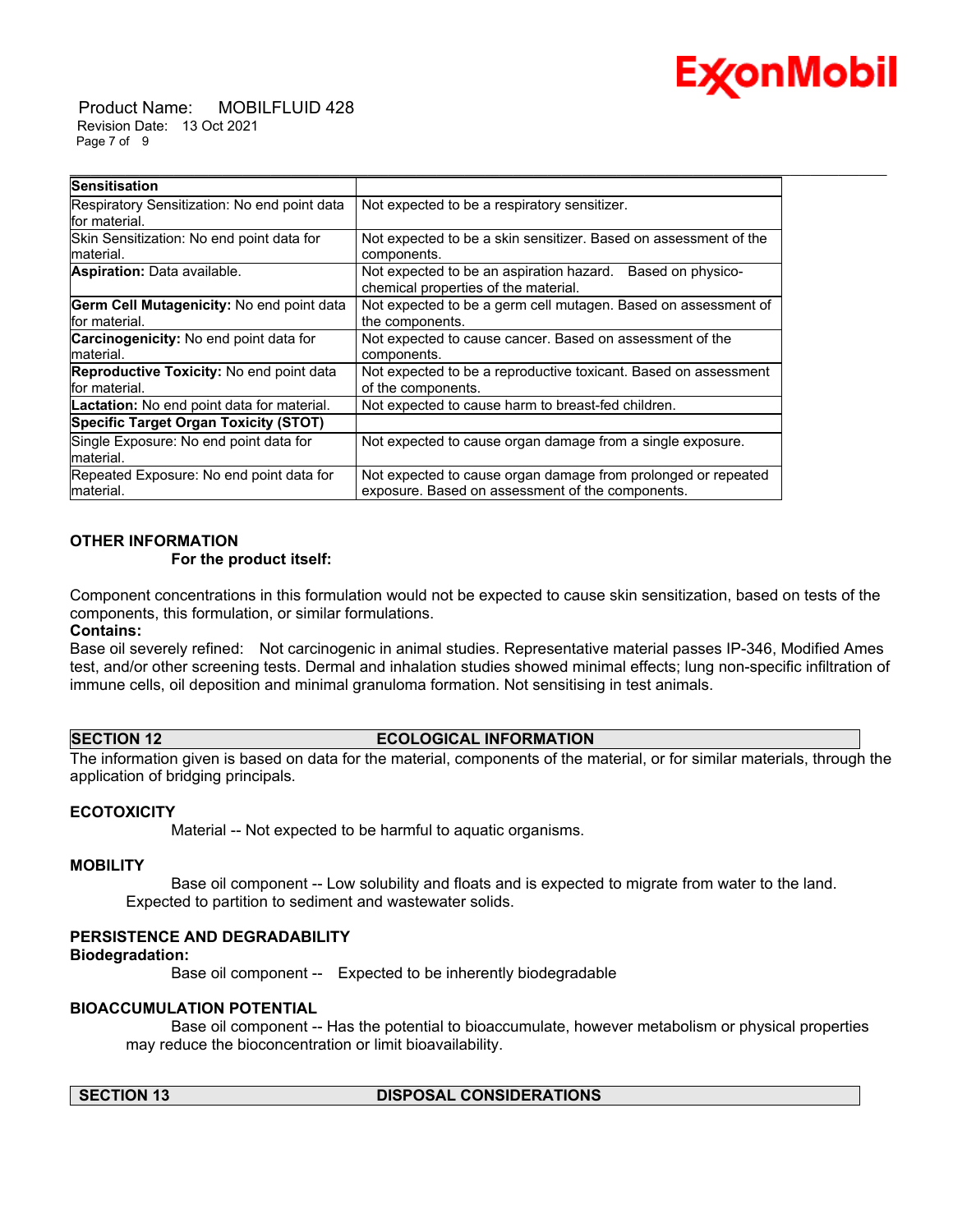

 Product Name: MOBILFLUID 428 Revision Date: 13 Oct 2021 Page 8 of 9

Disposal recommendations based on material as supplied. Disposal must be in accordance with current applicable laws and regulations, and material characteristics at time of disposal.

\_\_\_\_\_\_\_\_\_\_\_\_\_\_\_\_\_\_\_\_\_\_\_\_\_\_\_\_\_\_\_\_\_\_\_\_\_\_\_\_\_\_\_\_\_\_\_\_\_\_\_\_\_\_\_\_\_\_\_\_\_\_\_\_\_\_\_\_\_\_\_\_\_\_\_\_\_\_\_\_\_\_\_\_\_\_\_\_\_\_\_\_\_\_\_\_\_\_\_\_\_\_\_\_\_\_\_\_\_\_\_\_\_\_\_\_\_\_

### **DISPOSAL RECOMMENDATIONS**

Product is suitable for burning in an enclosed controlled burner for fuel value or disposal by supervised incineration at very high temperatures to prevent formation of undesirable combustion products. Protect the environment. Dispose of used oil at designated sites. Minimize skin contact. Do not mix used oils with solvents, brake fluids or coolants.

# **REGULATORY DISPOSAL INFORMATION**

### **European Waste Code:** 13 02 05\*

NOTE: These codes are assigned based upon the most common uses for this material and may not reflect contaminants resulting from actual use. Waste producers need to assess the actual process used when generating the waste and its contaminants in order to assign the proper waste disposal code(s).

This material is considered as hazardous waste pursuant to Directive 91/689/EEC on hazardous waste, and subject to the provisions of that Directive unless Article 1(5) of that Directive applies.

**Empty Container Warning** Empty Container Warning (where applicable): Empty containers may contain residue and can be dangerous. Do not attempt to refill or clean containers without proper instructions. Empty drums should be completely drained and safely stored until appropriately reconditioned or disposed. Empty containers should be taken for recycling, recovery, or disposal through suitably qualified or licensed contractor and in accordance with governmental regulations. DO NOT PRESSURISE, CUT, WELD, BRAZE, SOLDER, DRILL, GRIND, OR EXPOSE SUCH CONTAINERS TO HEAT, FLAME, SPARKS, STATIC ELECTRICITY, OR OTHER SOURCES OF IGNITION. THEY MAY EXPLODE AND CAUSE INJURY OR DEATH.

# **SECTION 14 TRANSPORT INFORMATION**

**LAND (ADR/RID):** Not Regulated for Land Transport

**SEA (IMDG):** Not Regulated for Sea Transport according to IMDG-Code

**Marine Pollutant:** No

#### **AIR (IATA):**

Not Regulated for Air Transport

#### **SECTION 15 REGULATORY INFORMATION**

# **REGULATORY STATUS AND APPLICABLE LAWS AND REGULATIONS**

**Listed or exempt from listing/notification on the following chemical inventories :** AIIC, DSL, ENCS, ISHL, KECI, PICCS, TCSI, TSCA

#### **SECTION 16 OTHER INFORMATION**